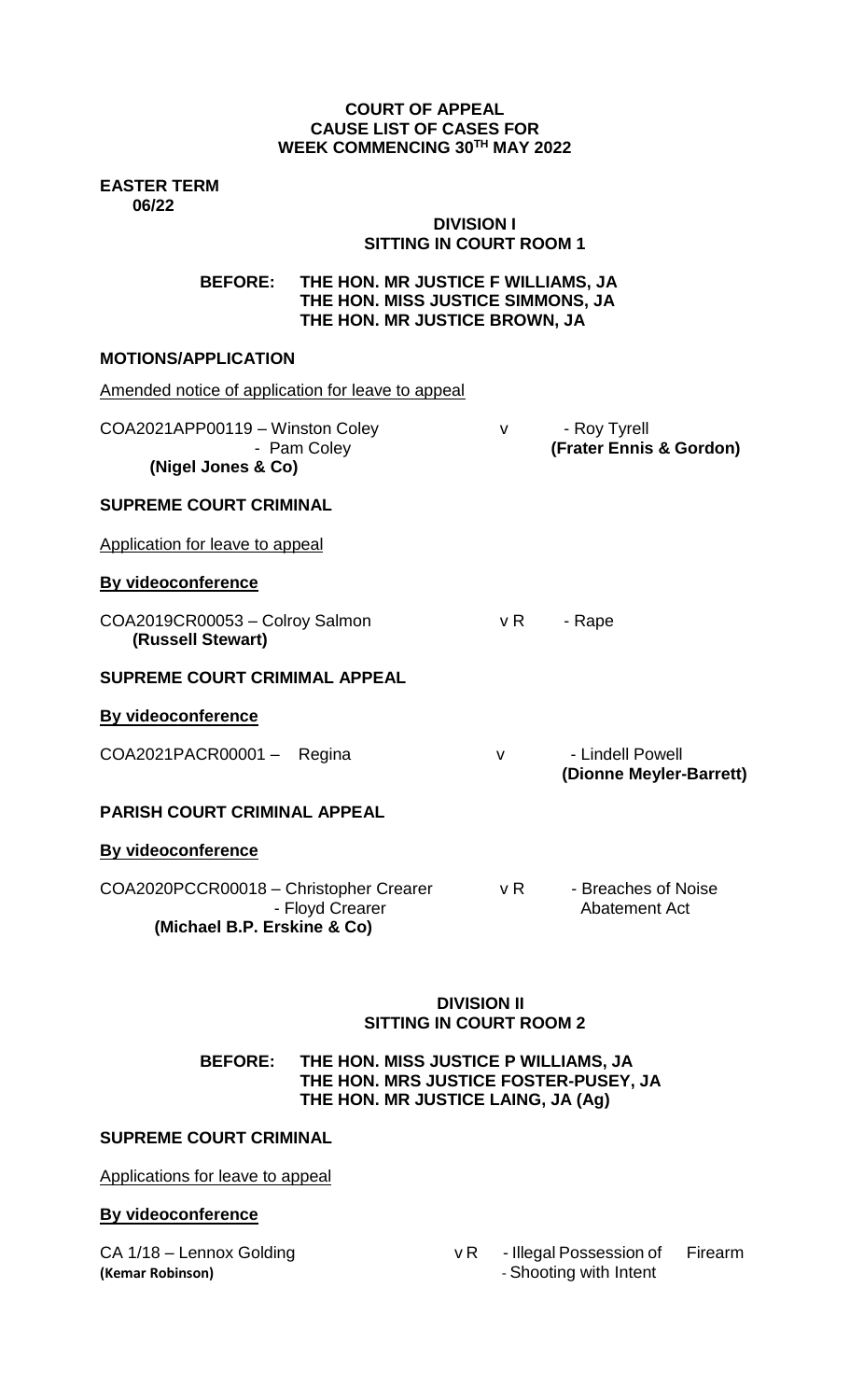| COA2020CR00029 - Tevino Stewart<br>(Shannon Clarke)                                                              | vR           | - Illegal Possession of Firearm<br>- Wounding with Intent                 |
|------------------------------------------------------------------------------------------------------------------|--------------|---------------------------------------------------------------------------|
| <b>SUPREME COURT CRIMINAL APPEAL</b>                                                                             |              |                                                                           |
| <b>By videoconference</b>                                                                                        |              |                                                                           |
| COA2020CR00029 - Tevino Stewart<br>(Shannon Clarke)                                                              | v R          | - Illegal Possession of Firearm<br>-Wounding with Intent                  |
| <b>PARISH COURT CRIMINAL APPEAL</b>                                                                              |              |                                                                           |
| <b>By videoconference</b>                                                                                        |              |                                                                           |
| COA2021PCCR00004 - Roy Milford<br>(Sanjay Smith)<br>(Robert Fletcher)                                            | v R          | - Breaches of Corruption<br><b>Prevention Act</b>                         |
| <b>CHAMBERS</b>                                                                                                  |              |                                                                           |
| BEFORE THE HONOURABLE MISS JUSTICE P WILLIAMS JA ON TUESDAY<br>31 <sup>ST</sup> MAY 2022.                        |              |                                                                           |
| <b>Further Case Management Conference</b>                                                                        |              |                                                                           |
| 2:00 PM - By teleconference                                                                                      |              |                                                                           |
| CCA40/05- Leroy Johnson<br>- LFGJ General Contracting Co Ltd<br>- Falcon Crest Ltd<br>(Leroy Equiano)            | $\mathsf{V}$ | - Leonard C Aloi<br>- Victor Markham<br>(Carol Davis)                     |
| Case Management Conference                                                                                       |              |                                                                           |
| 2:15 PM - By teleconference                                                                                      |              |                                                                           |
| CA47/14 - The Attorney General<br>- Commissioner of Custom<br>(Director of State Proceeding)                     | v            | - Radcliffe Taylor<br>(Nigel Jones & Co)                                  |
| <b>Case Management Conference</b>                                                                                |              |                                                                           |
| 2:30 PM - By teleconference                                                                                      |              |                                                                           |
| COA2021CV00100 - Jamaica Urban Transit Co Ltd v<br>(Campbell McDermott)                                          |              | - Joy Murray<br>(Andrea Walters-Isaacs)                                   |
| <u>Notice of application for stay of execution</u>                                                               |              |                                                                           |
| 2:45 PM – By teleconference<br>COA2022APP00075<br>COA2022CV00040- Pixley Brown<br>(Livingston, Alexander & Levy) | v            | - Sybil Fendly<br>- Anthony Bryan o/c<br>Hudjoe<br>(Garth E. Lyttle & Co) |